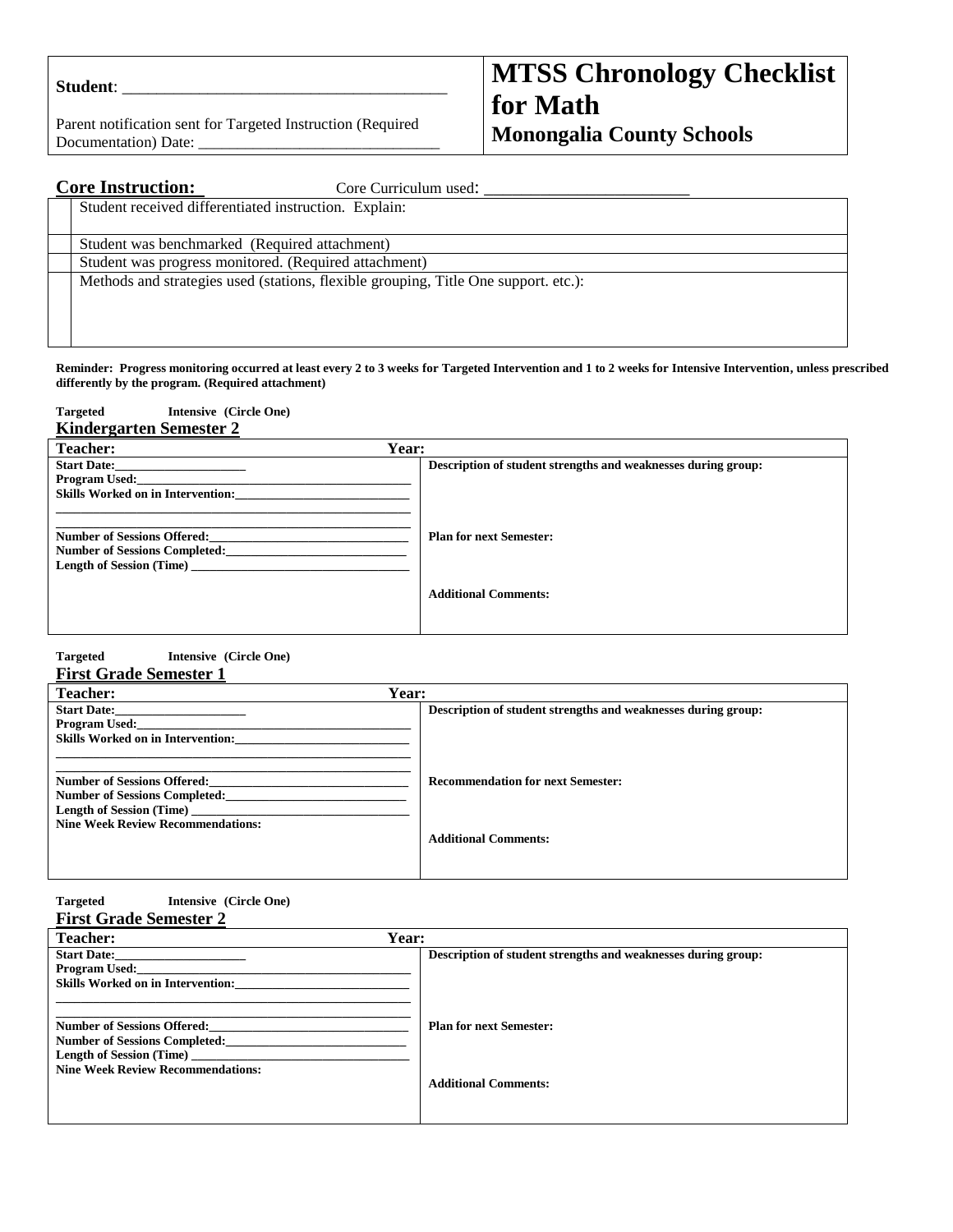| Intensive (Circle One)<br><b>Targeted</b>                  |                                                               |
|------------------------------------------------------------|---------------------------------------------------------------|
| <b>Second Grade Semester 1</b>                             |                                                               |
| Year:<br>Teacher:                                          |                                                               |
| <b>Start Date:</b>                                         | Description of student strengths and weaknesses during group: |
| <b>Program Used:</b>                                       |                                                               |
| <b>Skills Worked on in Intervention:</b>                   |                                                               |
|                                                            |                                                               |
| <b>Number of Sessions Offered:</b>                         | <b>Plan for next Semester:</b>                                |
| <b>Number of Sessions Completed:</b>                       |                                                               |
| <b>Length of Session (Time)</b>                            |                                                               |
| Diagnostic Assessment Utilized (Key Math, KTEA Math, etc.) |                                                               |
|                                                            | <b>Additional Comments:</b>                                   |
| <b>Nine Week Review Recommendations:</b>                   |                                                               |

## **Targeted Intensive (Circle One) Second Grade Semester 2**

| Year:<br><b>Teacher:</b>                                   |                                                               |
|------------------------------------------------------------|---------------------------------------------------------------|
| <b>Start Date:</b>                                         | Description of student strengths and weaknesses during group: |
| <b>Program Used:</b>                                       |                                                               |
| <b>Skills Worked on in Intervention:</b>                   |                                                               |
|                                                            |                                                               |
| <b>Number of Sessions Offered:</b>                         | <b>Plan for next Semester:</b>                                |
|                                                            |                                                               |
| <b>Number of Sessions Completed:</b>                       |                                                               |
| <b>Length of Session (Time)</b>                            |                                                               |
| Diagnostic Assessment Utilized (Key Math, KTEA Math, etc.) |                                                               |
|                                                            | <b>Additional Comments:</b>                                   |
|                                                            |                                                               |
| <b>Nine Week Review Recommendations:</b>                   |                                                               |
|                                                            |                                                               |
|                                                            |                                                               |

# **Targeted Intensive (Circle One)**

## **Third Grade Semester 1**

| <b>Teacher:</b>                                            | Year:                                                         |
|------------------------------------------------------------|---------------------------------------------------------------|
| <b>Start Date:</b>                                         | Description of student strengths and weaknesses during group: |
| Program Used:                                              |                                                               |
| <b>Skills Worked on in Intervention:</b>                   |                                                               |
|                                                            |                                                               |
| <b>Number of Sessions Offered:</b>                         | <b>Plan for next Semester:</b>                                |
| <b>Number of Sessions Completed:</b>                       |                                                               |
| <b>Length of Session (Time)</b>                            |                                                               |
| Diagnostic Assessment Utilized (Key Math, KTEA Math, etc.) |                                                               |
|                                                            | <b>Additional Comments:</b>                                   |
| <b>Nine Week Review Recommendations:</b>                   |                                                               |
|                                                            |                                                               |
|                                                            |                                                               |

#### **Targeted Intensive (Circle One) Third Grade Semester 2**

| <b>Teacher:</b>                                            | Year:                                                         |
|------------------------------------------------------------|---------------------------------------------------------------|
| <b>Start Date:</b>                                         | Description of student strengths and weaknesses during group: |
| <b>Program Used:</b>                                       |                                                               |
| <b>Skills Worked on in Intervention:</b>                   |                                                               |
|                                                            |                                                               |
|                                                            |                                                               |
| <b>Number of Sessions Offered:</b>                         | <b>Plan for next Semester:</b>                                |
| <b>Number of Sessions Completed:</b>                       |                                                               |
| Length of Session (Time)                                   |                                                               |
| Diagnostic Assessment Utilized (Key Math, KTEA Math, etc.) |                                                               |
|                                                            | <b>Additional Comments:</b>                                   |
|                                                            |                                                               |
| <b>Nine Week Review Recommendations:</b>                   |                                                               |
|                                                            |                                                               |
|                                                            |                                                               |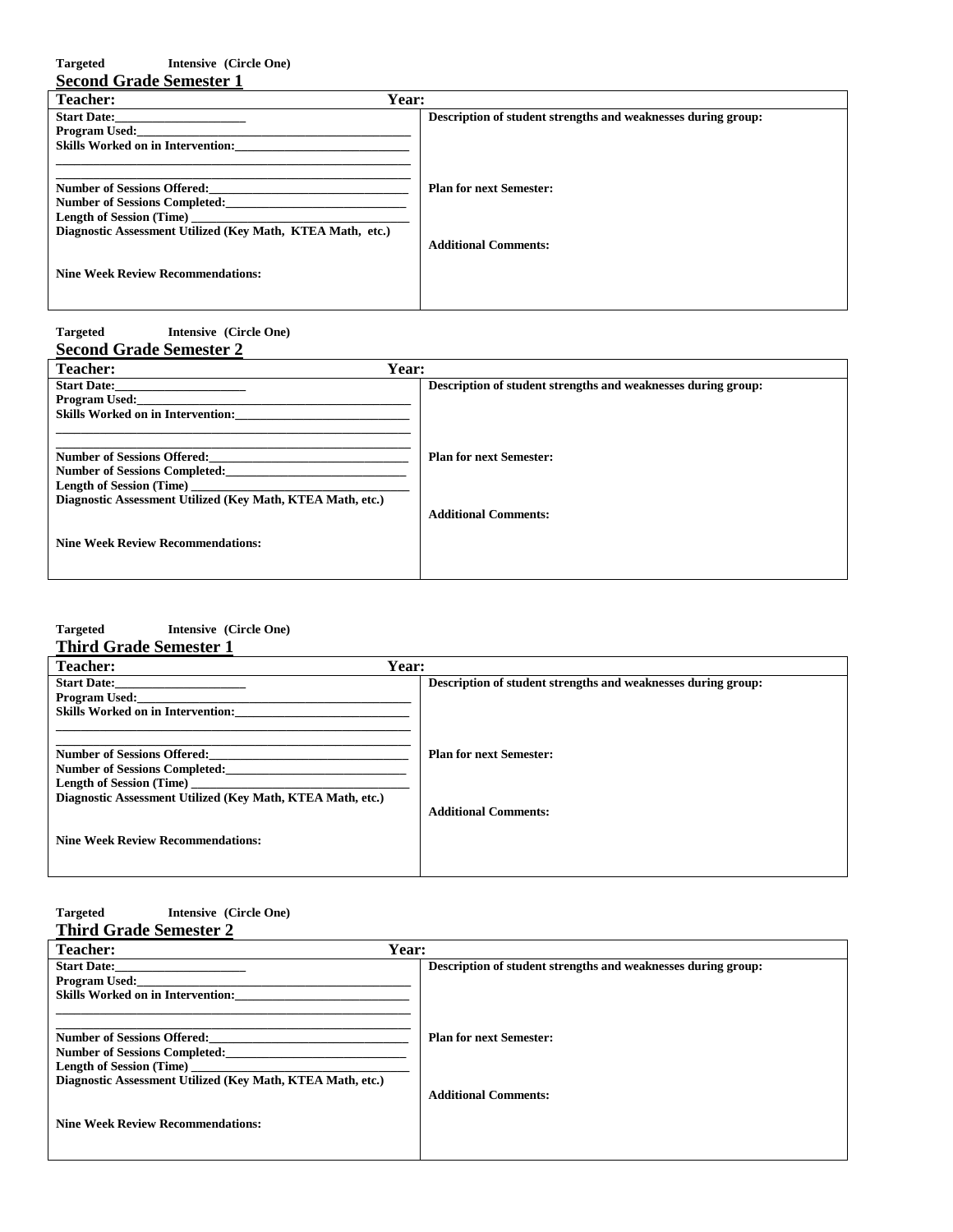## **Targeted Intensive (Circle One) Fourth Grade Semester 1**

| Year:<br><b>Teacher:</b>                                   |                                                               |
|------------------------------------------------------------|---------------------------------------------------------------|
| <b>Start Date:</b>                                         | Description of student strengths and weaknesses during group: |
| Program Used:                                              |                                                               |
| <b>Skills Worked on in Intervention:</b>                   |                                                               |
|                                                            |                                                               |
| <b>Number of Sessions Offered:</b>                         | <b>Plan for next Semester:</b>                                |
| <b>Number of Sessions Completed:</b>                       |                                                               |
| <b>Length of Session (Time)</b>                            |                                                               |
| Diagnostic Assessment Utilized (Key Math, KTEA Math, etc.) |                                                               |
|                                                            | <b>Additional Comments:</b>                                   |
| <b>Nine Week Review Recommendations:</b>                   |                                                               |
|                                                            |                                                               |
|                                                            |                                                               |

#### **Targeted Intensive (Circle One)**

| <b>Fourth Grade Semester 2</b>                                                                |                                                               |
|-----------------------------------------------------------------------------------------------|---------------------------------------------------------------|
| <b>Teacher:</b>                                                                               | Year:                                                         |
| <b>Start Date:</b>                                                                            | Description of student strengths and weaknesses during group: |
| <b>Program Used:</b>                                                                          |                                                               |
| <b>Skills Worked on in Intervention:</b>                                                      |                                                               |
|                                                                                               |                                                               |
| <b>Number of Sessions Offered:</b>                                                            | <b>Plan for next Semester:</b>                                |
| <b>Number of Sessions Completed:</b>                                                          |                                                               |
| <b>Length of Session (Time)</b><br>Diagnostic Assessment Utilized (Key Math, KTEA Math, etc.) |                                                               |
|                                                                                               | <b>Additional Comments:</b>                                   |
|                                                                                               |                                                               |
| <b>Nine Week Review Recommendations:</b>                                                      |                                                               |
|                                                                                               |                                                               |
|                                                                                               |                                                               |

#### **Targeted Intensive (Circle One) Fifth Grade Semester 1**

| Year:<br><b>Teacher:</b>                                      |  |  |  |  |
|---------------------------------------------------------------|--|--|--|--|
| Description of student strengths and weaknesses during group: |  |  |  |  |
|                                                               |  |  |  |  |
|                                                               |  |  |  |  |
|                                                               |  |  |  |  |
|                                                               |  |  |  |  |
| <b>Plan for next Semester:</b>                                |  |  |  |  |
|                                                               |  |  |  |  |
|                                                               |  |  |  |  |
|                                                               |  |  |  |  |
| <b>Additional Comments:</b>                                   |  |  |  |  |
|                                                               |  |  |  |  |
|                                                               |  |  |  |  |
|                                                               |  |  |  |  |
|                                                               |  |  |  |  |
|                                                               |  |  |  |  |

#### **Targeted Intensive (Circle One) Fifth Grade Semester 2**

| тип этаас эстемет 2                                        |                                                               |
|------------------------------------------------------------|---------------------------------------------------------------|
| <b>Teacher:</b>                                            | Year:                                                         |
| <b>Start Date:</b>                                         | Description of student strengths and weaknesses during group: |
| <b>Program Used:</b>                                       |                                                               |
| <b>Skills Worked on in Intervention:</b>                   |                                                               |
|                                                            |                                                               |
| <b>Number of Sessions Offered:</b>                         | <b>Plan for next Semester:</b>                                |
| <b>Number of Sessions Completed:</b>                       |                                                               |
| Length of Session (Time)                                   |                                                               |
| Diagnostic Assessment Utilized (Key Math, KTEA Math, etc.) |                                                               |
|                                                            | <b>Additional Comments:</b>                                   |
|                                                            |                                                               |
| <b>Nine Week Review Recommendations:</b>                   |                                                               |
|                                                            |                                                               |
|                                                            |                                                               |